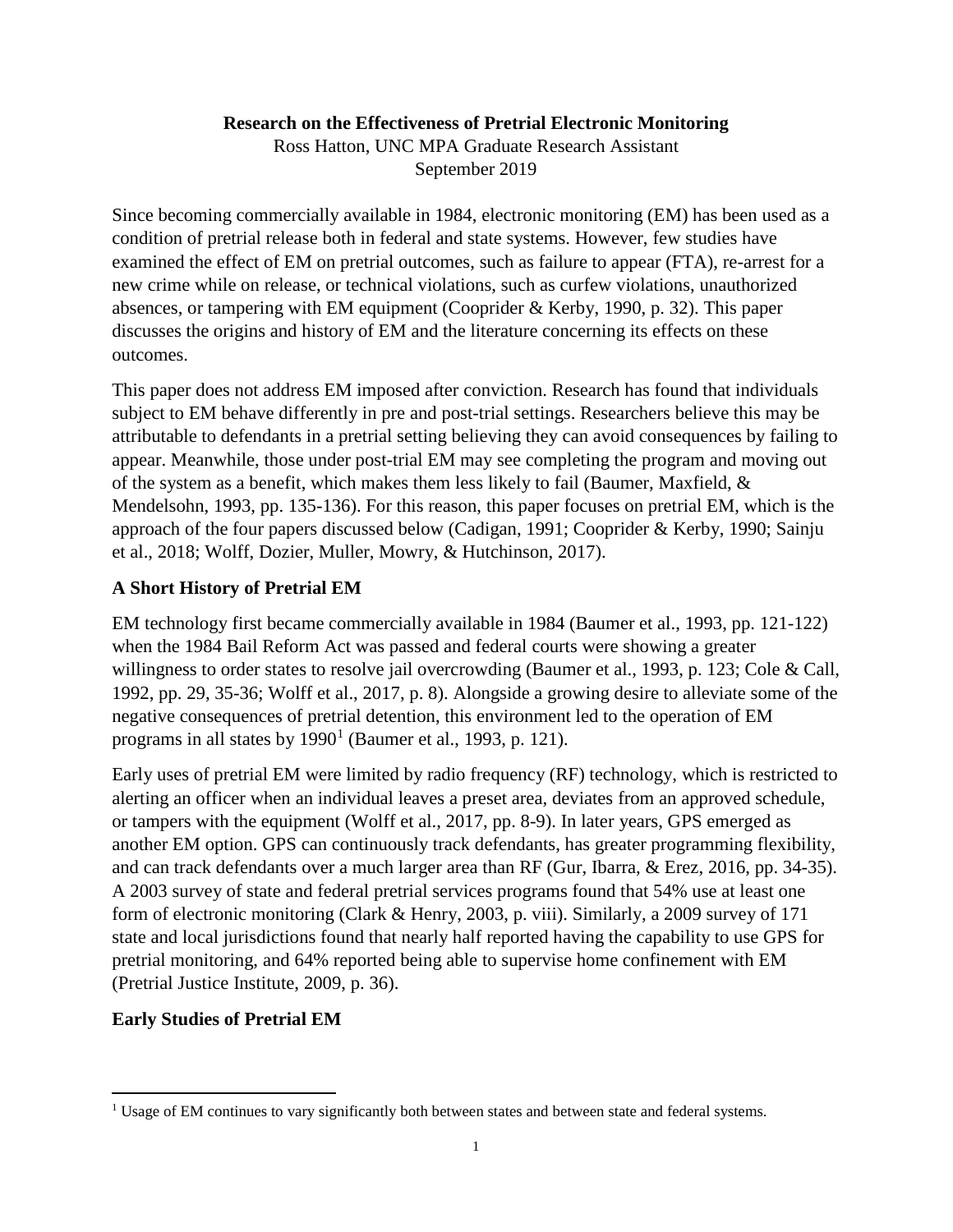Early EM research is limited to two studies. Cooprider and Kerby (1990) examined whether pretrial EM had an effect on FTA rates, rearrests, and technical violations in Lake County, IL. After comparing 334 non-EM defendants to 219 EM defendants, they found that those with EM were more likely to fail their supervision than those released without EM. However, this was primarily due to an increase in technical violations (7.76% vs. 1.20%), which was expected given that the use of EM creates more opportunity for such violations (tampering with equipment). The study found that differences in FTA rates (6.89% vs. 6.85%) were negligible and EM defendants were rearrested less often than non-EM defendants (3.65% vs. 4.79%). Notably, over 95% of defendants in both groups were not rearrested pretrial. The study also did not report on the nature of rearrests for either group, e.g., violent offenses versus non-violent ones. The overall high success rate for all defendants and the small improvement offered by EM (1.14%) with respect to rearrest rate may be read by some as undermining its potential value given implementation costs.

Cadigan's (1991) study also focused on FTA and rearrest rates, though his study did not include technical violations and instead compared outcomes for 168 EM federal defendants in 17 districts to their non-EM counterparts. Contrary to Cooprider and Kerby's findings, Cadigan found that EM defendants were more likely to have a FTA (5.4% vs. 3.0%) or rearrest (3.6% vs. 2.1% for felonies and 2.4% vs. 1.0% for misdemeanors) than non-EM defendants in the same district (Cadigan, 1991, pp. 29-30). As in Cooprider and Kerby's study, overall success rates in this study, both for court appearance and no rearrest were very high for both groups—94+% for both metrics for both EM and non-EM defendants. However, this study shows that EM defendants had worse pretrial success rates, as measured against both FTA and rearrest, though observed differences were small.

These findings should be interpreted with caution. When comparing the EM and non-EM groups, neither study adjusted for the severity of charges, criminal backgrounds, or any other factors that might influence pretrial outcomes. Both studies noted that there were significant differences between the two populations that had not been factored into the analysis (Cadigan, 1991, p. 30; Cooprider & Kerby, 1990, p. 33), and neither study explored whether their findings were statistically significant, which limits the significance of their findings. The contradictory findings of early studies, alongside these design limitations, suggest that there is little definitive evidence concerning the effects of pretrial EM from the early years of its implementation.

# **Recent Studies of Pretrial EM**

Recognizing the limitations of earlier studies, two<sup>[2](#page-1-0)</sup> recent studies sought to account for confounding factors between EM and non-EM defendants. In the first, researchers compared 310 EM defendants to 310 non-EM defendants in the Federal District of New Jersey. By controlling for demographic factors (age, sex, and race), PTRA risk assessment category, offense type, supervision length, and additional conditions of release, the researchers were able to better compare similar released individuals who either received EM conditions or did not. The researchers found that EM defendants were no more or less likely to have a FTA (both 3.2%) and

<span id="page-1-0"></span> <sup>2</sup> Grommon, Rydberg, and Carter's (2017) study was not included, as it focused narrowly on domestic violence cases and did not disclose the jurisdiction where the study was conducted.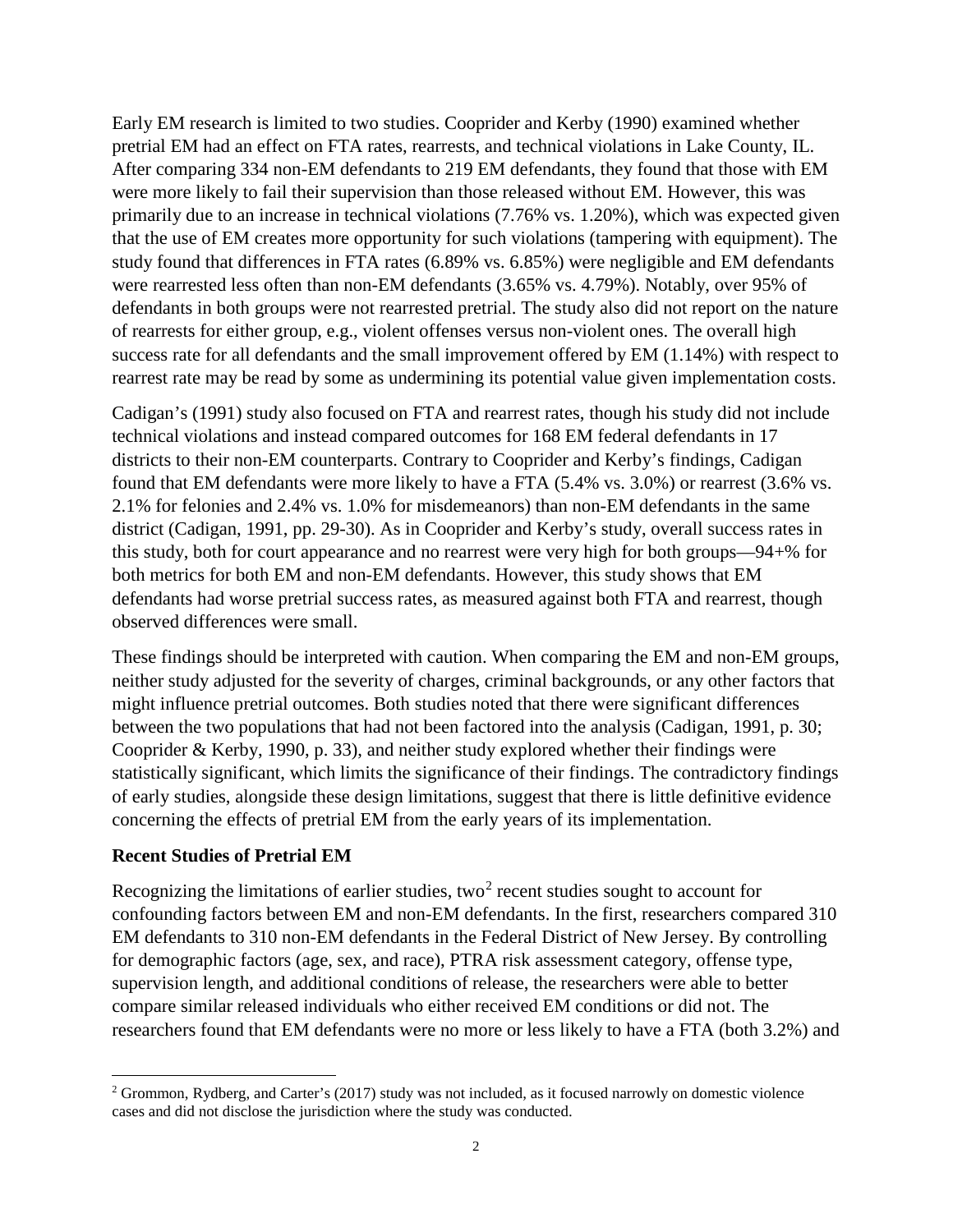were less likely to be rearrested (6.8% vs. 10.6%). They were also more likely to commit a technical violation (44.8% vs. 32.6%) and less likely (27.7% vs. 44.8%) to commit a technical violation unrelated to the EM than non-EM defendants, though these findings were not statistically significant (Wolff et al., 2017, p. 12). The authors added that the record of technical violations did not distinguish which penalties led to remand, which limits our understanding of the technical violation findings. Notably this study also finds that the vast majority of defendants successfully complete pretrial without a FTA or rearrest regardless of whether or not EM is used as an intervention. Here, 97% of defendants—regardless of whether or not they had EM—had no FTA. Although 93% of defendants on EM had no rearrest, the vast majority of non-EM defendants (89%) also had no new charges during the pretrial period.

Using the same methodology (with two differences), Sainju et al. (2018) examined EM defendants at the county level in Santa Clara County, CA. Sainju et al. did not include a risk assessment tool, instead using FTAs, arrests, and incarcerations (Sainju et al., 2018, p. 6). In addition, all technical violations in their analysis resulted in the revocation of supervised release. Their analysis of 208 EM defendants and 208 non-EM defendants found that EM defendants were more likely to commit technical violations (16.82% vs. 4.32%) but were far less likely to have a FTA (8.17% vs. 22.59%) than those defendants who were not electronically monitored (Sainju et al., 2018). While the authors did find that EM defendants were slightly more likely to be rearrested (4.80% vs. 4.32%), this finding was not statistically significant. Although this study shows a significant positive impact of EM on FTA, again, the vast majority of EM and non-EM defendants (95+% of both groups) had no rearrest, and a majority of both groups had no FTAs.

The findings of these studies present a mixed picture. In the federal analysis, use of EM was associated with a decline in rearrests and no change in FTAs, whereas the Santa Clara analysis found EM was associated with a decline in FTAs and no change in rearrests. Both studies found EM defendants were more likely to commit technical violations, though federal EM defendants were less likely to commit these violations when violations associated with the technology (tampering) were removed. In addition, neither study examined how EM systems and processes contributed to these results, and it is not clear how the lack of a risk assessment tool in Sainju et al.'s study or the difference in what was considered a technical violation affected the final results.

Nonetheless, there is some indication between these two studies that the use of EM can have an effect upon pretrial outcomes. In each case, the use of EM was associated with a decrease in either FTA or rearrest rates, though this appears to come with the tradeoff increased technical violations. Furthermore, neither FTA nor rearrest rates increased with the use of EM in each study. Without knowing what elements of the federal or local court systems contributed to these results, it is impossible to generalize these findings to other jurisdictions. Future studies will need to examine what specific components of federal, state, and local programs contribute to these pretrial outcomes. And finally, all of the studies showed that the vast majority of defendants succeed pretrial with respect to court appearance and new criminal activity, and only the Santa Clara study found benefits of EM as to any metric to exceed 5% (8.17% versus 22.59%, there for FTAs). EM, whether using RF or GPS equipment, requires significant costs, including both the